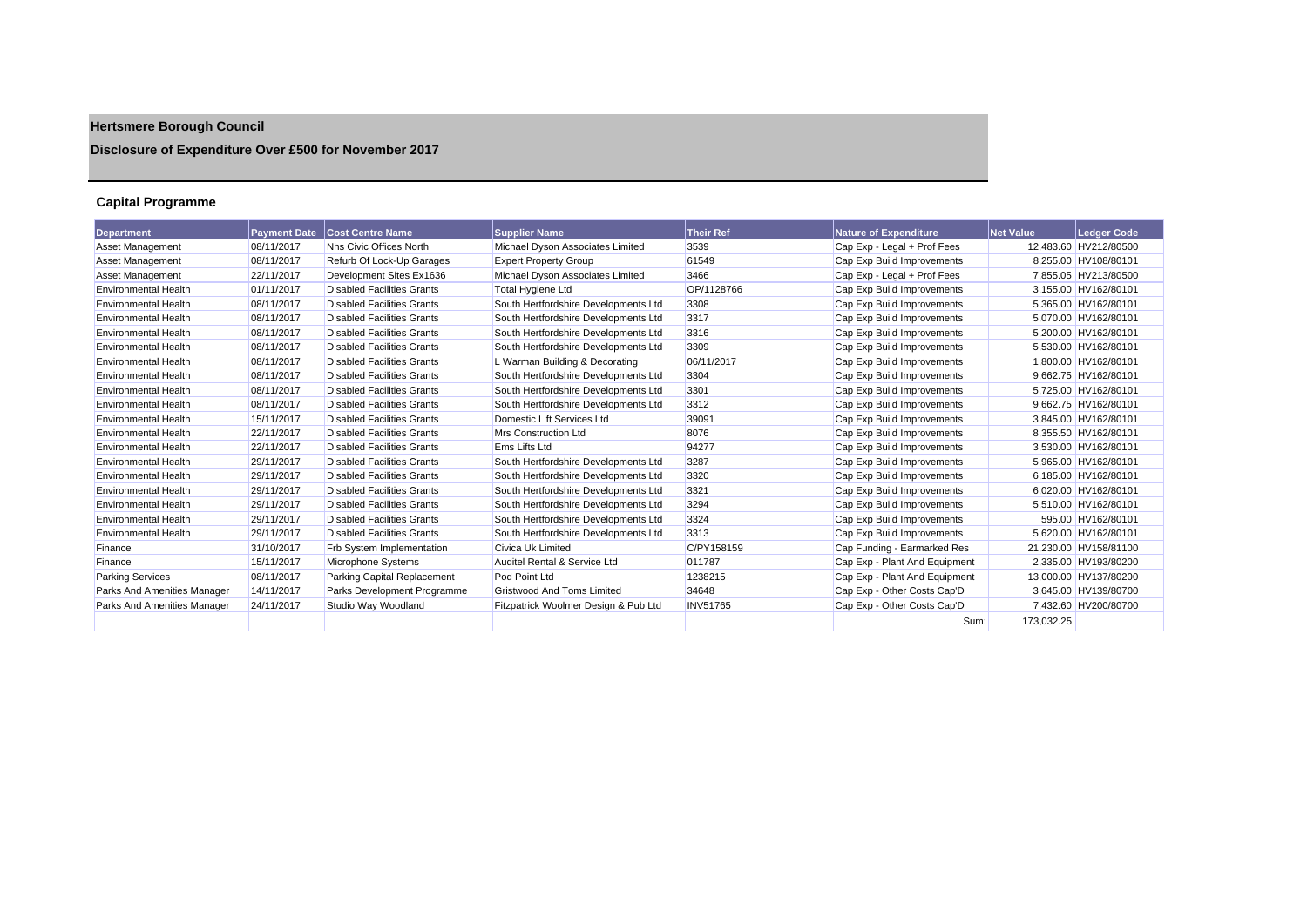## **Hertsmere Borough Council**

## **Disclosure of Expenditure Over £500 for November 2017**

#### **Revenue**

| Department              | <b>Payment Date</b> | <b>Cost Centre Name</b>          | <b>Supplier Name</b>                       | <b>Their Ref</b> | <b>Nature of Expenditure</b> | <b>Net Value</b> | <b>Ledger Code</b>   |
|-------------------------|---------------------|----------------------------------|--------------------------------------------|------------------|------------------------------|------------------|----------------------|
| <b>Asset Management</b> | 07/11/2017          | Asset Management                 | The Oyster Partnership Ltd                 | 1023050          | Salaries - Agency            |                  | 738.40 HB270/01004   |
| Asset Management        | 07/11/2017          | Asset Management                 | The Oyster Partnership Ltd                 | 1022633          | Salaries - Agency            |                  | 902.46 HB270/01004   |
| <b>Asset Management</b> | 08/11/2017          | Properties Let To Housing        | <b>Expert Property Group</b>               | 61547            | <b>Building Repairs</b>      |                  | 910.88 HK158/02001   |
| <b>Asset Management</b> | 08/11/2017          | Asset Management                 | Hays Specialist Recruitment Limited        | 1007993804       | Salaries - Agency            |                  | 665.51 HB270/01004   |
| <b>Asset Management</b> | 08/11/2017          | Asset Management                 | <b>Hays Specialist Recruitment Limited</b> | 1008014059       | Salaries - Agency            |                  | 709.15 HB270/01004   |
| <b>Asset Management</b> | 08/11/2017          | <b>Asset Management</b>          | Macdonald & Company                        | SI-0001232       | Salaries - Agency            |                  | 1,937.92 HB270/01004 |
| <b>Asset Management</b> | 08/11/2017          | <b>Civic Offices</b>             | Chubb Fire & Security Ltd                  | 6616230          | <b>General Repairs</b>       |                  | 1,420.22 HN700/02009 |
| Asset Management        | 08/11/2017          | <b>Civic Offices</b>             | Lh Plc                                     | IL018465         | <b>General Repairs</b>       |                  | 3,963.80 HN700/02009 |
| <b>Asset Management</b> | 08/11/2017          | Asset Management                 | Macdonald & Company                        | SI-00001359      | Salaries - Agency            |                  | 1,909.65 HB270/01004 |
| <b>Asset Management</b> | 08/11/2017          | <b>Civic Offices</b>             | <b>W</b> H Services                        | 019350           | <b>General Repairs</b>       |                  | 600.00 HN700/02009   |
| <b>Asset Management</b> | 08/11/2017          | <b>Building Maintenance Prog</b> | <b>Expert Property Group</b>               | 61550            | <b>Building Repairs</b>      |                  | 7,231.00 HD201/02001 |
| <b>Asset Management</b> | 08/11/2017          | <b>Wyllyotts Art Centre</b>      | <b>Hertsmere Leisure</b>                   | OP/I036027       | Electricity                  |                  | 2,324.67 HD100/02102 |
| Asset Management        | 08/11/2017          | <b>Furzefield Centre Pool</b>    | <b>Hertsmere Leisure</b>                   | OP/I036026       | <b>Service Contracts</b>     |                  | 2.324.76 HD202/02028 |
| <b>Asset Management</b> | 08/11/2017          | Asset Management                 | The Oyster Partnership Ltd                 | 1023581          | Salaries - Agency            |                  | 1,774.50 HB270/01004 |
| <b>Asset Management</b> | 08/11/2017          | <b>Asset Management</b>          | The Oyster Partnership Ltd                 | 1023294          | Salaries - Agency            |                  | 2,062.50 HB270/01004 |
| <b>Asset Management</b> | 14/11/2017          | <b>Building Maintenance Prog</b> | Accordial (Uk)                             | 2197             | <b>Building Repairs</b>      |                  | 980.00 HD201/02001   |
| <b>Asset Management</b> | 14/11/2017          | <b>Civic Offices</b>             | <b>Cleantec Services Ltd</b>               | 44115            | <b>Contract Cleaning</b>     |                  | 6,203.15 HN700/02603 |
| <b>Asset Management</b> | 14/11/2017          | <b>Asset Management</b>          | The Oyster Partnership Ltd                 | 1023884          | Salaries - Agency            |                  | 1,750.50 HB270/01004 |
| <b>Asset Management</b> | 14/11/2017          | <b>Building Maintenance Prog</b> | Norwood Consultants Limited                | 1870-RW-EM-FEE   | <b>Building Repairs</b>      |                  | 960.00 HD201/02001   |
| <b>Asset Management</b> | 14/11/2017          | <b>Asset Management</b>          | Macdonald & Company                        | SI-00001496      | Salaries - Agency            |                  | 1,894.42 HB270/01004 |
| <b>Asset Management</b> | 15/11/2017          | <b>Building Maintenance Prog</b> | <b>Cleantec Services Ltd</b>               | 44292            | <b>Building Repairs</b>      |                  | 1,090.00 HD201/02001 |
| Asset Management        | 15/11/2017          | <b>Civic Offices</b>             | <b>Total Gas &amp; Power Limited</b>       | 159666908/17     | Gas                          |                  | 999.60 HN700/02101   |
| Asset Management        | 22/11/2017          | Asset Management                 | The Oyster Partnership Ltd                 | 1021096          | Salaries - Agency            |                  | 2,532.66 HB270/01004 |
| <b>Asset Management</b> | 22/11/2017          | <b>Building Maintenance Prog</b> | <b>Expert Property Group</b>               | 61341            | <b>Building Repairs</b>      |                  | 9,107.72 HD201/02001 |
| <b>Asset Management</b> | 22/11/2017          | <b>Building Maintenance Prog</b> | <b>Cleantec Services Ltd</b>               | 43985            | <b>Building Repairs</b>      |                  | 830.00 HD201/02001   |
| Asset Management        | 22/11/2017          | Asset Management                 | <b>Hays Specialist Recruitment Limited</b> | 1008067769       | Salaries - Agency            |                  | 610.96 HB270/01004   |
| Asset Management        | 22/11/2017          | <b>Civic Offices</b>             | Npower Ltd                                 | LGU5X887         | Electricity                  |                  | 9,397.78 HN700/02102 |
| <b>Asset Management</b> | 22/11/2017          | Aberford Pk Community Centre     | Npower Ltd                                 | LGU5XBZK         | Electricity                  |                  | 542.30 HD213/02102   |
| <b>Asset Management</b> | 22/11/2017          | <b>Asset Management</b>          | Macdonald & Company                        | SI-00001615      | Salaries - Agency            |                  | 2,045.23 HB270/01004 |
| <b>Asset Management</b> | 22/11/2017          | <b>Civic Offices</b>             | <b>Affinity Water Limited</b>              | 1071683-8/18     | <b>Water Rates</b>           |                  | 923.95 HN700/02104   |
| <b>Asset Management</b> | 22/11/2017          | Eastbury Rd Caravan Site         | <b>Affinity Water Limited</b>              | 1021863-&/4      | <b>Water Rates</b>           |                  | 1,563.96 HK100/02104 |
| <b>Asset Management</b> | 22/11/2017          | <b>Commercial Properties</b>     | <b>Gva Grimley Ltd</b>                     | 2107947          | <b>Consultants Fees</b>      |                  | 2,000.00 HG521/05600 |
| <b>Asset Management</b> | 22/11/2017          | <b>Asset Management</b>          | The Oyster Partnership Ltd                 | 1024196          | Salaries - Agency            |                  | 2,012.50 HB270/01004 |
| <b>Asset Management</b> | 22/11/2017          | Asset Management                 | The Oyster Partnership Ltd                 | 1021097          | Salaries - Agency            |                  | 1,836.80 HB270/01004 |
| <b>Asset Management</b> | 29/11/2017          | Asset Management                 | The Oyster Partnership Ltd                 | 1024498          | Salaries - Agency            |                  | 2,200.00 HB270/01004 |
| Asset Management        | 29/11/2017          | <b>Asset Management</b>          | Macdonald & Company                        | SI-00001661      | Salaries - Agency            |                  | 1,907.48 HB270/01004 |
| <b>Benefits</b>         | 26/10/2017          | <b>Benefits</b>                  | Badenoch & Clark                           | DV2301/00        | Salaries - Agency            |                  | 936.00 HN170/01004   |
| <b>Benefits</b>         | 26/10/2017          | <b>Benefits</b>                  | Badenoch & Clark                           | DV2331/00        | Salaries - Agency            |                  | 940.68 HN170/01004   |
| <b>Benefits</b>         | 01/11/2017          | <b>Benefits</b>                  | Badenoch & Clark                           | DW7790/00        | Salaries - Agency            |                  | 765.00 HN170/01004   |
| <b>Benefits</b>         | 01/11/2017          | <b>Benefits</b>                  | Badenoch & Clark                           | DW8486/00        | Salaries - Agency            |                  | 936.00 HN170/01004   |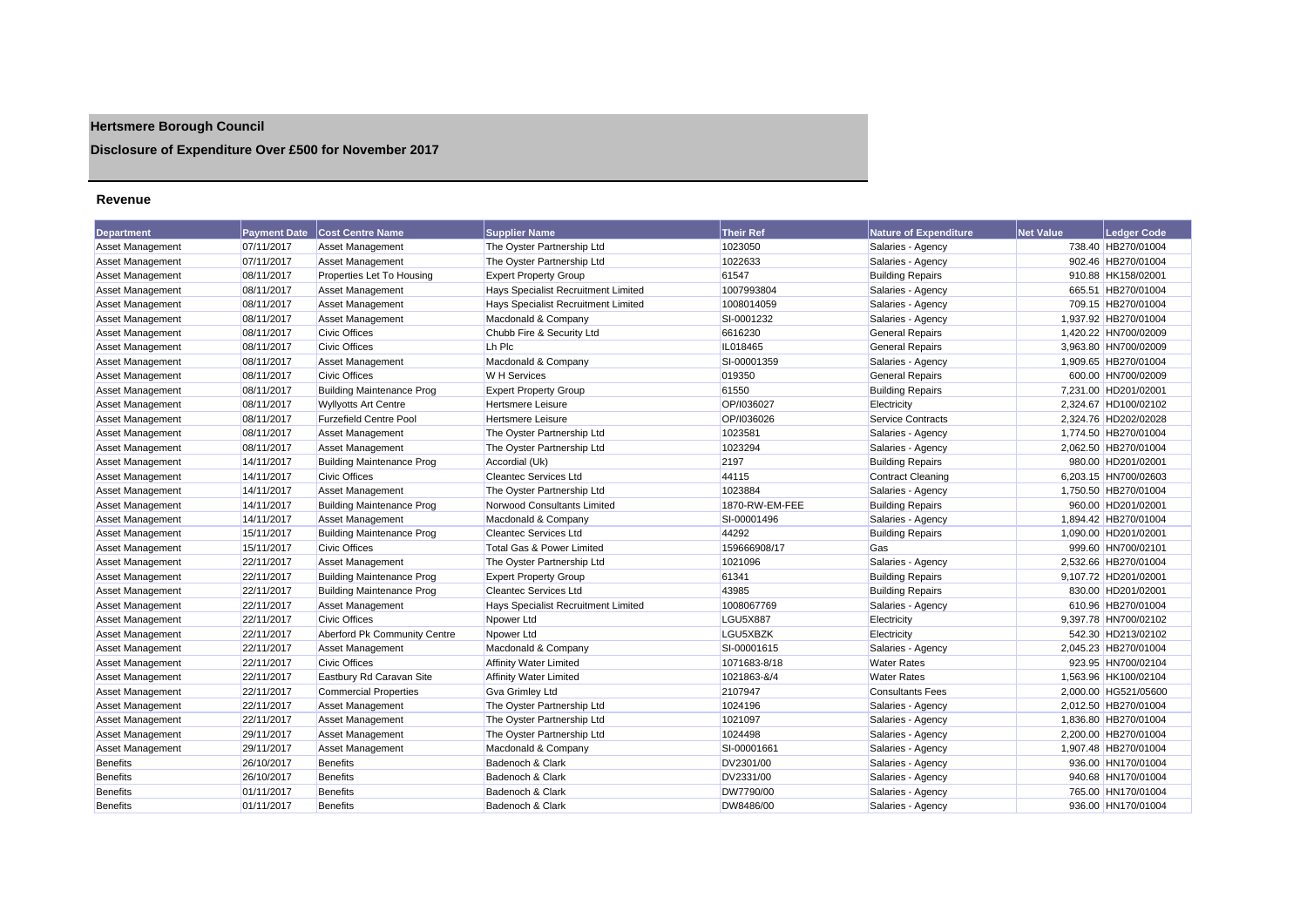| <b>Benefits</b>                 | 02/11/2017 | <b>Benefits Administration</b>      | The Gis Group                                 | 170646             | Legal Fees - External          | 1,135.00 HB630/04415  |
|---------------------------------|------------|-------------------------------------|-----------------------------------------------|--------------------|--------------------------------|-----------------------|
| <b>Benefits</b>                 | 02/11/2017 | <b>Benefits Administration</b>      | The Gis Group                                 | 170650             | Legal Fees - External          | 715.00 HB630/04415    |
| <b>Benefits</b>                 | 07/11/2017 | <b>Benefits</b>                     | Morgan Hunt Uk Limited                        | 1009091            | Salaries - Agency              | 972.00 HN170/01004    |
| <b>Benefits</b>                 | 09/11/2017 | <b>Benefits</b>                     | Badenoch & Clark                              | DZ7366/00          | Salaries - Agency              | 936.00 HN170/01004    |
| <b>Benefits</b>                 | 09/11/2017 | Benefits                            | Morgan Hunt Uk Limited                        | 1010470            | Salaries - Agency              | 972.00 HN170/01004    |
| <b>Benefits</b>                 | 09/11/2017 | <b>Benefits</b>                     | Badenoch & Clark                              | DY4621/00          | Salaries - Agency              | 1,080.00 HN170/01004  |
| <b>Benefits</b>                 | 14/11/2017 | <b>Benefits Administration</b>      | The Gis Group                                 | 170688             | Legal Fees - External          | 2.365.00 HB630/04415  |
| <b>Benefits</b>                 | 16/11/2017 | <b>Benefits Administration</b>      | 2 Dr Johnson'S Buildings                      | 1509462017         | Legal Fees - External          | 1,000.00 HB630/04415  |
| <b>Benefits</b>                 | 22/11/2017 | <b>Benefits</b>                     | Badenoch & Clark                              | EB4624/00          | Salaries - Agency              | 936.00 HN170/01004    |
| <b>Benefits</b>                 | 22/11/2017 | <b>Benefits</b>                     | Morgan Hunt Uk Limited                        | 1011834            | Salaries - Agency              | 972.00 HN170/01004    |
| <b>Benefits</b>                 | 23/11/2017 | <b>Benefits</b>                     | Badenoch & Clark                              | EB6805/00          | Salaries - Agency              | 1,080.00 HN170/01004  |
| <b>Benefits</b>                 | 23/11/2017 | <b>Benefits</b>                     | Morgan Hunt Uk Limited                        | 1013253            | Salaries - Agency              | 972.00 HN170/01004    |
| <b>Benefits</b>                 | 29/11/2017 | <b>Benefits Administration</b>      | 12 College Place Southampton                  | 1-42222            | Legal Fees - External          | 500.00 HB630/04415    |
| <b>Building Control</b>         | 23/11/2017 | <b>Building Control</b>             | Integro (Was Npa Insurance)                   | 27657603           | Insurance Misc                 | 1.190.00 HG100/04910  |
| Corporate Management            | 02/11/2017 | Corporate Management                | <b>Allpay Ltd</b>                             | 0000496713         | <b>Bank Charges</b>            | 1,259.12 HB220/04404  |
| Corporate Management            | 07/11/2017 | Corporate Management                | Ernst & Young Llp                             | 37289082           | <b>External Audit Fees</b>     | 18,385.00 HB220/04430 |
| Corporate Management            | 09/11/2017 | Corporate Management                | <b>Barclays Bank</b>                          | 41081580           | <b>Bank Charges</b>            | 3,228.32 HB220/04404  |
| Corporate Management            | 22/11/2017 | Corporate Management                | Ernst & Young Llp                             | GB10100138684      | <b>External Audit Fees</b>     | 6,981.40 HB220/04430  |
| Corporate Support               | 26/10/2017 | <b>Community Safety</b>             | Youth Fundays Limited                         | YFD0051/17         | Miscellaneous Expenses         | 812.50 HE500/04940    |
| Corporate Support               | 26/10/2017 | <b>Community Safety Partnership</b> | <b>Arc Theatre</b>                            | SI-3158            | Miscellaneous Expenses         | 1,400.00 HE300/04940  |
| Corporate Support               | 08/11/2017 | Ward Improvement Scheme             | Aldenham Parish Council                       | 07/11/17           | Ward Improve Initiative Scheme | 500.00 HD111/04930    |
| Corporate Support               | 09/11/2017 | Ward Improvement Scheme             | Borehamwood And Elstree Synagogue             | 08/11/2017         | Ward Improve Initiative Scheme | 750.00 HD111/04930    |
| Corporate Support               | 14/11/2017 | Partnerships & Com Engagement       | <b>Rpt Consulting Limited</b>                 | 0398               | <b>Consultants Fees</b>        | 3,000.00 HD600/05600  |
| Corporate Support               | 22/11/2017 | Ward Improvement Scheme             | Potters Bar Indians                           | <b>GRANT NOV17</b> | Ward Improve Initiative Scheme | 500.00 HD111/04930    |
| Corporate Support               | 24/11/2017 | <b>Community Safety Partnership</b> | Hertsmere Volunteer Police Cadets (Hvpc)      | 59                 | Miscellaneous Expenses         | 900.00 HE300/04940    |
| Corporate Support               | 24/11/2017 | Partnerships & Com Engagement       | <b>Three Rivers District Council</b>          | 90140908           | <b>Training External</b>       | 700.00 HD600/01403    |
| <b>Customer Services</b>        | 01/11/2017 | Civic Office Keepers                | Proforce 1 Security Ltd                       | PF1672             | <b>Contractors Payments</b>    | 2.645.97 HO300/05601  |
| <b>Democratic Services Unit</b> | 02/11/2017 | <b>Legal Business Unit</b>          | <b>Hertfordshire County Council</b>           | 1802183924         | Salaries - Agency              | 6.751.50 HN300/01001  |
| Democratic Services Unit        | 02/11/2017 | <b>Legal Business Unit</b>          | Brook Street (Uk) Ltd                         | 30696493           | Salaries - Agency              | 618.48 HN300/01004    |
| <b>Democratic Services Unit</b> | 14/11/2017 | <b>Legal Business Unit</b>          | Brook Street (Uk) Ltd                         | 30708578           | Salaries - Agency              | 618.48 HN300/01004    |
| <b>Democratic Services Unit</b> | 15/11/2017 | <b>Legal Business Unit</b>          | Hm Courts And Tribunal Service(Accounts Only) | 259232             | Salaries - Agency              | 2,752.00 HN300/01004  |
| Democratic Services Unit        | 16/11/2017 | <b>Legal Business Unit</b>          | Brook Street (Uk) Ltd                         | 30720369           | Salaries - Agency              | 618.48 HN300/01004    |
| Democratic Services Unit        | 29/11/2017 | <b>Legal Business Unit</b>          | Brook Street (Uk) Ltd                         | 30745229           | Salaries - Agency              | 618.48 HN300/01004    |
| <b>Democratic Services Unit</b> | 29/11/2017 | <b>Legal Business Unit</b>          | Brook Street (Uk) Ltd                         | 30732866           | Salaries - Agency              | 618.48 HN300/01004    |
| <b>Democratic Services Unit</b> | 29/11/2017 | <b>Civic Expenses</b>               | Flowers By Miri Ltd                           | 1083               | Flowers + Gifts                | 540.00 HB150/04060    |
| Democratic Services Unit        | 29/11/2017 | <b>Civic Expenses</b>               | The Shabbaton Choir                           | 8/2017             | Miscellaneous Expenses         | 500.00 HB150/04940    |
| <b>Development Control</b>      | 31/10/2017 | Development Management              | Randstad Cpe Limited                          | PINF1157955        | Salaries - Agency              | 790.56 HG200/01004    |
| <b>Development Control</b>      | 31/10/2017 | Development Management              | Randstad Cpe Limited                          | PINF1157941        | Salaries - Agency              | 790.56 HG200/01004    |
| Development Control             | 01/11/2017 | Development Management              | William Lawrence Advertising Ltd              | 41323              | Advertising                    | 3,494.80 HG200/04901  |
| <b>Development Control</b>      | 08/11/2017 | Development Management              | Randstad Cpe Limited                          | PINF1162470        | Salaries - Agency              | 790.56 HG200/01004    |
| <b>Development Control</b>      | 08/11/2017 | Development Management              | Randstad Cpe Limited                          | PINF1162368        | Salaries - Agency              | 779.58 HG200/01004    |
| <b>Development Control</b>      | 15/11/2017 | Development Management              | Randstad Cpe Limited                          | PINF1168403        | Salaries - Agency              | 761.13 HG200/01004    |
| <b>Development Control</b>      | 15/11/2017 | Development Management              | Randstad Cpe Limited                          | PINF1168222        | Salaries - Agency              | 790.56 HG200/01004    |
| <b>Development Control</b>      | 24/11/2017 | Development Management              | <b>Idox Software Ltd</b>                      | 7018156            | Software Licences              | 2,500.00 HG200/04555  |
| <b>Development Control</b>      | 29/11/2017 | Development Management              | Bnp Paribas Real Estate Advisory & Property   | 207723             | <b>Viability Assessments</b>   | 10,500.00 HG200/05606 |
| Development Control             | 29/11/2017 | Development Management              | Bnp Paribas Real Estate Advisory & Property   | 206234             | <b>Viability Assessments</b>   | 6,570.00 HG200/05606  |
| <b>Drainage Services</b>        | 26/10/2017 | <b>Drainage Consultancy</b>         | R S Bickell & Son                             | RSB36              | <b>Contractors Payments</b>    | 3,390.00 HE640/05601  |
| <b>Drainage Services</b>        | 31/10/2017 | <b>Drainage Consultancy</b>         | Waterscapes Limited.                          | I.11895            | <b>Contractors Payments</b>    | 6.950.21 HE640/05601  |
| <b>Drainage Services</b>        | 14/11/2017 | <b>Engineering Services Unit</b>    | <b>Midland Airtools Ltd</b>                   | WR07112017HE       | <b>Training External</b>       | 500.00 HE620/01403    |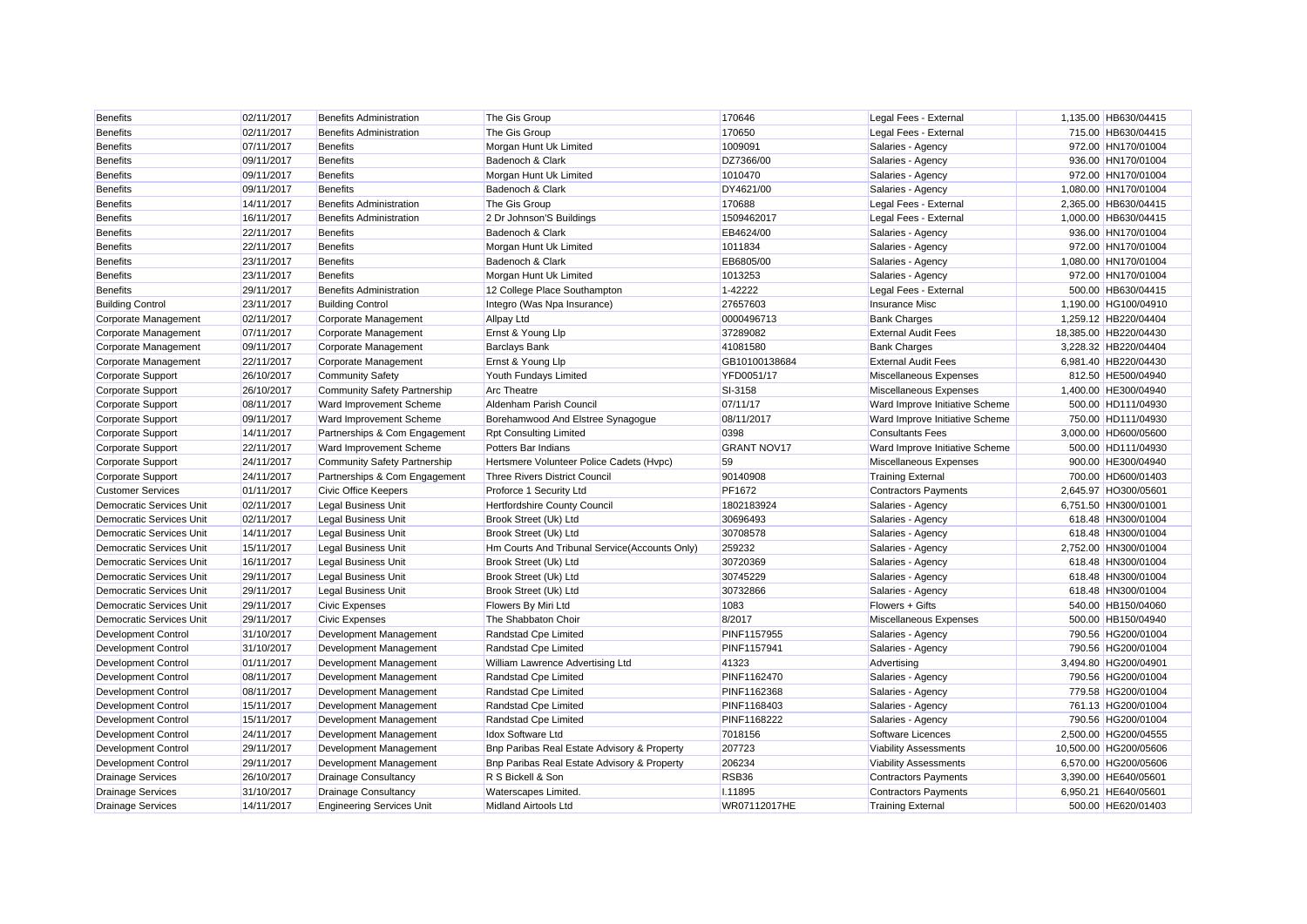| <b>Drainage Services</b>    | 22/11/2017 | <b>Drainage Consultancy</b>         | Harrington Brothers Contractors Ltd           | <b>INV-1907</b>    | <b>Contractors Payments</b>       | 3,000.00 HE640/05601  |
|-----------------------------|------------|-------------------------------------|-----------------------------------------------|--------------------|-----------------------------------|-----------------------|
| <b>Drainage Services</b>    | 22/11/2017 | <b>Drainage Consultancy</b>         | Harrington Brothers Contractors Ltd           | <b>INV-1911</b>    | <b>Contractors Payments</b>       | 27,660.00 HE640/05601 |
| <b>Drainage Services</b>    | 22/11/2017 | Land Drainage Maintenance           | Carbon 60                                     | 523692             | <b>Contractors Payments</b>       | 584.63 HE600/05601    |
| <b>Drainage Services</b>    | 22/11/2017 | <b>Engineering Services Unit</b>    | <b>Go Plant Ltd</b>                           | 0000761301         | Vehicle Maintenance + Repairs     | 1,106.52 HE620/03001  |
| <b>Drainage Services</b>    | 22/11/2017 | <b>Drainage Consultancy</b>         | Carbon 60                                     | 525844             | <b>Contractors Payments</b>       | 584.63 HE640/05601    |
| <b>Drainage Services</b>    | 24/11/2017 | <b>Drainage Consultancy</b>         | R S Bickell & Son                             | RSB <sub>38</sub>  | <b>Contractors Payments</b>       | 5,977.00 HE640/05601  |
| <b>Drainage Services</b>    | 24/11/2017 | <b>Drainage Consultancy</b>         | R S Bickell & Son                             | RSB34A             | <b>Contractors Payments</b>       | 780.00 HE640/05601    |
| <b>Drainage Services</b>    | 29/11/2017 | <b>Drainage Consultancy</b>         | Harrington Brothers Contractors Ltd           | <b>INV-1909</b>    | <b>Contractors Payments</b>       | 1,590.00 HE640/05601  |
| <b>Drainage Services</b>    | 29/11/2017 | Land Drainage Maintenance           | Carbon 60                                     | 527003             | <b>Contractors Payments</b>       | 584.63 HE600/05601    |
| Drainage Services           | 29/11/2017 | <b>Drainage Consultancy</b>         | Signway Supplies Ltd                          | 38708              | <b>Contractors Payments</b>       | 1,350.51 HE640/05601  |
| Elections                   | 31/10/2017 | <b>Electoral Registration Costs</b> | <b>Electoral Reform Services</b>              | ERS1702896         | <b>Canvass Printing</b>           | 5,952.55 HB810/04313  |
| Elections                   | 31/10/2017 | <b>Electoral Registration Costs</b> | Halarose Ltd                                  | 10600              | Software Licences                 | 570.50 HB810/04555    |
| Elections                   | 22/11/2017 | <b>Borough Council Election</b>     | <b>Royal Mail</b>                             | 9055498643         | <b>Postal Votes Expenses</b>      | 699.72 HB801/04627    |
| Environmental Health        | 31/10/2017 | <b>Environmental Health</b>         | Osborne Richardson Ltd                        | 210687             | Salaries - Agency                 | 1.177.86 HF700/01004  |
| <b>Environmental Health</b> | 31/10/2017 | <b>Environmental Health</b>         | Brook Street (Uk) Ltd                         | 30696491           | Salaries - Agency                 | 578.40 HF700/01004    |
| <b>Environmental Health</b> | 01/11/2017 | <b>Environmental Health</b>         | Spring Technology Staffing Services (Stss)    | DV0472/00          | Salaries - Agency                 | 741.96 HF700/01004    |
| <b>Environmental Health</b> | 07/11/2017 | <b>Environmental Health</b>         | Spring Technology Staffing Services (Stss)    | DW6268/00          | Salaries - Agency                 | 524.32 HF700/01004    |
| <b>Environmental Health</b> | 07/11/2017 | Health Acts - Dog                   | National Animal Welfare Trust                 | 4024               | Miscellaneous Expenses            | 584.00 HE860/04940    |
| <b>Environmental Health</b> | 07/11/2017 | <b>Environmental Health</b>         | Osborne Richardson Ltd                        | 210881             | Salaries - Agency                 | 1,136.04 HF700/01004  |
| <b>Environmental Health</b> | 09/11/2017 | <b>Unclaimed Dead</b>               | Neville Funeral Services Inc G Hall & Sons    | HE17/00078         | <b>Burial Costs</b>               | 1,010.00 HE100/04435  |
| <b>Environmental Health</b> | 15/11/2017 | <b>Pollution Control</b>            | Andrews Air Conditioning And Refridgeration L | 14476474           | <b>Contractors Payments</b>       | 2,120.11 HE861/05601  |
| <b>Environmental Health</b> | 15/11/2017 | <b>Environmental Health</b>         | Osborne Richardson Ltd                        | 211047             | Salaries - Agency                 | 1,196.39 HF700/01004  |
| <b>Environmental Health</b> | 15/11/2017 | <b>Environmental Health</b>         | Spring Technology Staffing Services (Stss)    | DY3279/00          | Salaries - Agency                 | 779.88 HF700/01004    |
| <b>Environmental Health</b> | 15/11/2017 | <b>Environmental Health</b>         | Brook Street (Uk) Ltd                         | 30708581           | Salaries - Agency                 | 717.00 HF700/01004    |
| <b>Environmental Health</b> | 15/11/2017 | <b>Environmental Health</b>         | Brook Street (Uk) Ltd                         | 30720367           | Salaries - Agency                 | 571.17 HF700/01004    |
| <b>Environmental Health</b> | 15/11/2017 | <b>Environmental Health</b>         | Brook Street (Uk) Ltd                         | 30720372           | Salaries - Agency                 | 669.20 HF700/01004    |
| <b>Environmental Health</b> | 15/11/2017 | <b>Environmental Health</b>         | Spring Technology Staffing Services (Stss)    | DZ9497/00          | Salaries - Agency                 | 741.96 HF700/01004    |
| <b>Environmental Health</b> | 22/11/2017 | <b>Environmental Health</b>         | Osborne Richardson Ltd                        | 211204             | Salaries - Agency                 | 1,197.57 HF700/01004  |
| <b>Environmental Health</b> | 22/11/2017 | Vehicle Licencing                   | Disclosure & Barring Services                 | A70509             | Fees                              | 774.00 HE800/04414    |
| <b>Environmental Health</b> | 23/11/2017 | <b>Environmental Health</b>         | Spring Technology Staffing Services (Stss)    | EB6489/00          | Salaries - Agency                 | 791.42 HF700/01004    |
| <b>Environmental Health</b> | 23/11/2017 | <b>Environmental Health</b>         | Brook Street (Uk) Ltd                         | 30732869           | Salaries - Agency                 | 564.04 HF700/01004    |
| <b>Environmental Health</b> | 29/11/2017 | <b>Environmental Health</b>         | Spring Technology Staffing Services (Stss)    | ED4437/00          | Salaries - Agency                 | 733.72 HF700/01004    |
| <b>Environmental Health</b> | 29/11/2017 | <b>Environmental Health</b>         | Brook Street (Uk) Ltd                         | 30745227           | Salaries - Agency                 | 509.71 HF700/01004    |
| <b>Environmental Health</b> | 29/11/2017 | <b>Environmental Health</b>         | Brook Street (Uk) Ltd                         | 30745232           | Salaries - Agency                 | 611.84 HF700/01004    |
| <b>Environmental Health</b> | 29/11/2017 | <b>Pollution Control</b>            | <b>Hollywell Building Services Limited</b>    | <b>RSHBS/10937</b> | <b>Contractors Payments</b>       | 4,851.47 HE861/05601  |
| <b>Executive Directors</b>  | 31/10/2017 | <b>Executive Directors</b>          | Tate C/O Carlislestaffing Plc                 | 795282             | Salaries - Agency                 | 798.41 HN400/01004    |
| <b>Executive Directors</b>  | 07/11/2017 | <b>Executive Directors</b>          | Tate C/O Carlislestaffing Plc                 | 796197             | Salaries - Agency                 | 803.70 HN400/01004    |
| Finance                     | 31/10/2017 | Accountancy + Financial Servs       | Randstad Employment Bureau Ltd                | 6656014            | Salaries - Agency                 | 1,273.02 HN100/01004  |
| Finance                     | 31/10/2017 | Accountancy + Financial Servs       | Ichabod'S Industries Limited                  | 110169             | Subscriptions - Other             | 1,500.00 HN100/04707  |
| Finance                     | 01/11/2017 | Accountancy + Financial Servs       | The Learn Centre Ltd                          | ORD2092322/9       | <b>Professional Subscriptions</b> | 525.00 HN100/01406    |
| Finance                     | 07/11/2017 | Accountancy + Financial Servs       | Randstad Employment Bureau Ltd                | 6658625            | Salaries - Agency                 | 1,264.36 HN100/01004  |
| Finance                     | 15/11/2017 | Accountancy + Financial Servs       | In - Tend Ltd                                 | 9842               | Software Licences                 | 500.00 HN100/04555    |
| Finance                     | 16/11/2017 | Accountancy + Financial Servs       | Socitm Limited                                | BB18-196           | Subscriptions - Other             | 1,595.00 HN100/04707  |
| Finance                     | 22/11/2017 | Accountancy + Financial Servs       | Randstad Employment Bureau Ltd                | 6662675/6662674    | Salaries - Agency                 | 2,511.40 HN100/01004  |
| Finance                     | 28/11/2017 | Accountancy + Financial Servs       | Randstad Employment Bureau Ltd                | 6664588            | Salaries - Agency                 | 1.177.76 HN100/01004  |
| <b>General Expenses</b>     | 31/10/2017 | <b>General Expenses</b>             | Trowers & Hamlins Llp                         | 2516808            | Legal Fees - External             | 5,000.00 HB100/04415  |
| <b>General Expenses</b>     | 07/11/2017 | <b>General Expenses</b>             | Firstcare                                     | 7168               | Medical                           | 833.33 HB100/01414    |
| <b>General Expenses</b>     | 07/11/2017 | <b>General Expenses</b>             | <b>Care First</b>                             | D970000201         | Medical                           | 552.00 HB100/01414    |
| <b>General Expenses</b>     | 07/11/2017 | <b>General Expenses</b>             | Jap Resourcina Ltd                            | <b>INV-9970</b>    | <b>Recruitment Advertising</b>    | 5.964.00 HB100/01501  |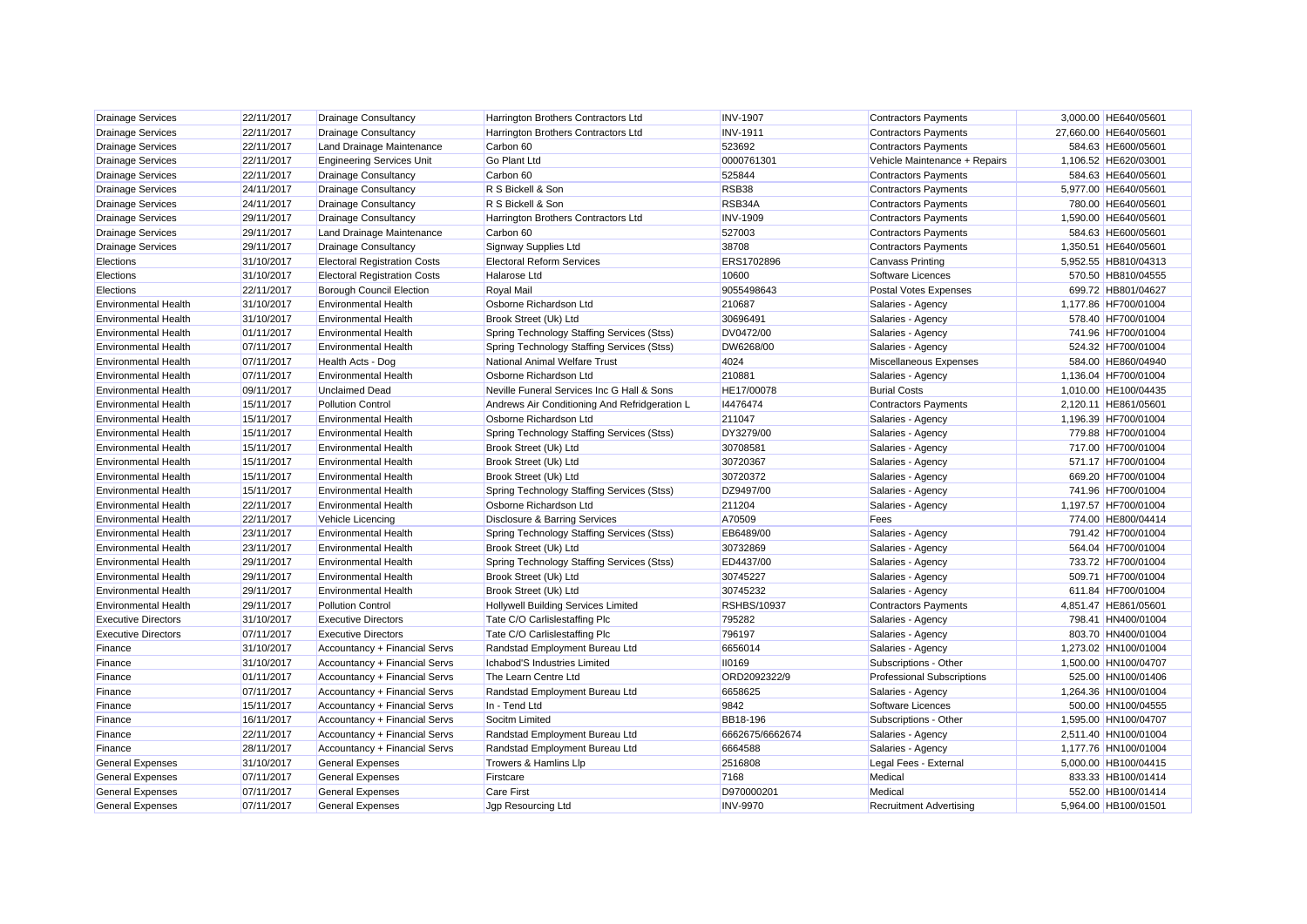| <b>General Expenses</b>      | 08/11/2017 | <b>General Expenses</b>   | <b>Planet Training Ltd</b>                  | 2241            | <b>Training External</b>       | 695.00 HB100/01403    |
|------------------------------|------------|---------------------------|---------------------------------------------|-----------------|--------------------------------|-----------------------|
| <b>General Expenses</b>      | 08/11/2017 | <b>General Expenses</b>   | <b>Planet Training Ltd</b>                  | 2240            | <b>Training External</b>       | 695.00 HB100/01403    |
| <b>General Expenses</b>      | 08/11/2017 | <b>General Expenses</b>   | <b>Bt Payment Services Ltd</b>              | 0790228888      | Miscellaneous Expenses         | 837.36 HB100/04940    |
| <b>General Expenses</b>      | 14/11/2017 | <b>General Expenses</b>   | Integro (Was Npa Insurance)                 | 29032643        | <b>Insurance Misc</b>          | 9,500.00 HB100/04910  |
| <b>General Expenses</b>      | 14/11/2017 | <b>General Expenses</b>   | Public-I                                    | 4546            | Software Licences              | 19,844.93 HB100/04555 |
| <b>General Expenses</b>      | 14/11/2017 | <b>General Expenses</b>   | <b>Bhsf Occupational Health Ltd (Nexus)</b> | 22492           | Occupational Health            | 1,275.00 HB100/01509  |
| <b>General Expenses</b>      | 22/11/2017 | <b>General Expenses</b>   | Edenred (Incentives & Motivating) Ltd       | 00673740        | Long Serv Award                | 5,781.25 HB100/01413  |
| <b>General Expenses</b>      | 29/11/2017 | <b>General Expenses</b>   | Hertfordshire County Council                | 1802202744      | <b>Other Local Authorities</b> | 604.50 HB100/05101    |
| <b>General Expenses</b>      | 29/11/2017 | <b>General Expenses</b>   | Childcare Vouchers Limited (Edenred)        | IN161885818     | Childcare/Dependents All.      | 2,803.00 HB100/01511  |
| <b>Highway Related Items</b> | 22/11/2017 | <b>Street Name Plates</b> | Auckland Manufacturing Ltd T/A Pgm Signs    | 16923           | <b>Contractors Payments</b>    | 806.17 HH700/05601    |
| Housing                      | 07/11/2017 | <b>Housing Services</b>   | Hays Specialist Recruitment Limited         | 1007992771      | Salaries - Agency              | 1,020.59 HJ100/01004  |
| Housing                      | 26/10/2017 | <b>Housing Services</b>   | Prentis                                     | 00031290        | Salaries - Agency              | 985.68 HJ100/01004    |
| Housing                      | 26/10/2017 | <b>Housing Services</b>   | Prentis                                     | 00031199        | Salaries - Agency              | 985.68 HJ100/01004    |
| Housing                      | 26/10/2017 | <b>Housing Services</b>   | Prentis                                     | 00031200        | Salaries - Agency              | 657.12 HJ100/01004    |
| Housing                      | 26/10/2017 | <b>Housing Services</b>   | Prentis                                     | 00031201        | Salaries - Agency              | 985.68 HJ100/01004    |
| Housing                      | 26/10/2017 | <b>Housing Services</b>   | Prentis                                     | 00031291        | Salaries - Agency              | 985.68 HJ100/01004    |
| Housing                      | 21/11/2017 | Homelessness              | <b>Grow Management Uk</b>                   | S100509         | Bed + Breakfast                | 1,302.00 HJ700/04725  |
| Housing                      | 21/11/2017 | Homelessness              | Assetgrove Lettings Ltd                     | 82856           | Bed + Breakfast                | 930.00 HJ700/04725    |
| Housing                      | 21/11/2017 | Homelessness              | Assetgrove Lettings Ltd                     | 82855           | Bed + Breakfast                | 1,395.00 HJ700/04725  |
| Housing                      | 21/11/2017 | Homelessness              | Assetgrove Lettings Ltd                     | 82857           | Bed + Breakfast                | 1,550.00 HJ700/04725  |
| Housing                      | 21/11/2017 | <b>Homelessness</b>       | Parse Security Systems                      | 230             | Bed + Breakfast                | 6,750.00 HJ700/04725  |
| Housing                      | 21/11/2017 | Homelessness              | Shiraz Jivray T/A Chester House             | 1102            | Bed + Breakfast                | 6,975.00 HJ700/04725  |
| Housing                      | 21/11/2017 | Homelessness              | Assetgrove Lettings Ltd                     | 87746           | Bed + Breakfast                | 1,395.00 HJ700/04725  |
| Housing                      | 21/11/2017 | Homelessness              | Assetgrove Lettings Ltd                     | 87747           | Bed + Breakfast                | 930.00 HJ700/04725    |
| Housing                      | 21/11/2017 | Homelessness              | Assetgrove Lettings Ltd                     | 87748           | Bed + Breakfast                | 1,550.00 HJ700/04725  |
| Housing                      | 21/11/2017 | Homelessness              | Lustreplace Limited                         | 63              | Bed + Breakfast                | 1,240.00 HJ700/04725  |
| Housing                      | 21/11/2017 | Homelessness              | Lustreplace Limited                         | 64              | Bed + Breakfast                | 1,395.00 HJ700/04725  |
| Housing                      | 21/11/2017 | Homelessness              | Lustreplace Limited                         | 65              | Bed + Breakfast                | 1,395.00 HJ700/04725  |
| Housing                      | 09/11/2017 | Homelessness              | The Housing Reviews Ltd                     | <b>INV-2095</b> | Bed + Breakfast                | 895.84 HJ700/04725    |
| Housing                      | 21/11/2017 | Homelessness              | <b>Stef And Philips</b>                     | <b>HBC339</b>   | Bed + Breakfast                | 2,520.00 HJ700/04725  |
| Housing                      | 21/11/2017 | Homelessness              | <b>Stef And Philips</b>                     | <b>HBC340</b>   | Bed + Breakfast                | 1,085.00 HJ700/04725  |
| Housing                      | 21/11/2017 | Homelessness              | Stef And Philips                            | <b>HBC341</b>   | Bed + Breakfast                | 5,425.00 HJ700/04725  |
| Housing                      | 21/11/2017 | Homelessness              | Stef And Philips                            | <b>HBC342</b>   | Bed + Breakfast                | 1,023.00 HJ700/04725  |
| Housing                      | 21/11/2017 | Homelessness              | <b>Stef And Philips</b>                     | <b>HBC343</b>   | Bed + Breakfast                | 1,550.00 HJ700/04725  |
| Housing                      | 21/11/2017 | Homelessness              | Stef And Philips                            | <b>HBC344</b>   | Bed + Breakfast                | 2,765.00 HJ700/04725  |
| Housing                      | 21/11/2017 | Homelessness              | <b>Stef And Philips</b>                     | <b>HBC345</b>   | Bed + Breakfast                | 6,510.00 HJ700/04725  |
| Housing                      | 21/11/2017 | Homelessness              | <b>Stef And Philips</b>                     | <b>HBC346</b>   | Bed + Breakfast                | 5,425.00 HJ700/04725  |
| Housing                      | 21/11/2017 | Homelessness              | <b>Stef And Philips</b>                     | HBC347          | Bed + Breakfast                | 3,255.00 HJ700/04725  |
| Housing                      | 21/11/2017 | Homelessness              | <b>Stef And Philips</b>                     | <b>HBC348</b>   | Bed + Breakfast                | 2,975.00 HJ700/04725  |
| Housing                      | 21/11/2017 | Homelessness              | <b>Stef And Philips</b>                     | <b>HBC349</b>   | Bed + Breakfast                | 6,510.00 HJ700/04725  |
| Housing                      | 21/11/2017 | Homelessness              | <b>Stef And Philips</b>                     | <b>HBC350</b>   | Bed + Breakfast                | 6,510.00 HJ700/04725  |
| Housing                      | 21/11/2017 | Homelessness              | <b>Stef And Philips</b>                     | <b>HBC351</b>   | Bed + Breakfast                | 3,990.00 HJ700/04725  |
| Housing                      | 21/11/2017 | <b>Homelessness</b>       | <b>Stef And Philips</b>                     | <b>HBC352</b>   | Bed + Breakfast                | 3,255.00 HJ700/04725  |
| Housing                      | 08/11/2017 | <b>Housing Services</b>   | Hays Specialist Recruitment Limited         | 1008028182      | Salaries - Agency              | 1,090.80 HJ100/01004  |
| Housing                      | 21/11/2017 | Homelessness              | <b>Emergency Accommodation Ltd</b>          | 10/9378         | Bed + Breakfast                | 1,426.00 HJ700/04725  |
| Housing                      | 21/11/2017 | Homelessness              | Emergency Accommodation Ltd                 | 10/9379         | Bed + Breakfast                | 1,116.00 HJ700/04725  |
| Housing                      | 21/11/2017 | Homelessness              | <b>Emergency Accommodation Ltd</b>          | 10/9380         | Bed + Breakfast                | 1,426.00 HJ700/04725  |
| Housing                      | 21/11/2017 | Homelessness              | <b>Emergency Accommodation Ltd</b>          | 10/9381         | Bed + Breakfast                | 1,426.00 HJ700/04725  |
| Housing                      | 21/11/2017 | Homelessness              | <b>Emergency Accommodation Ltd</b>          | 10/9382         | Bed + Breakfast                | 1.426.00 HJ700/04725  |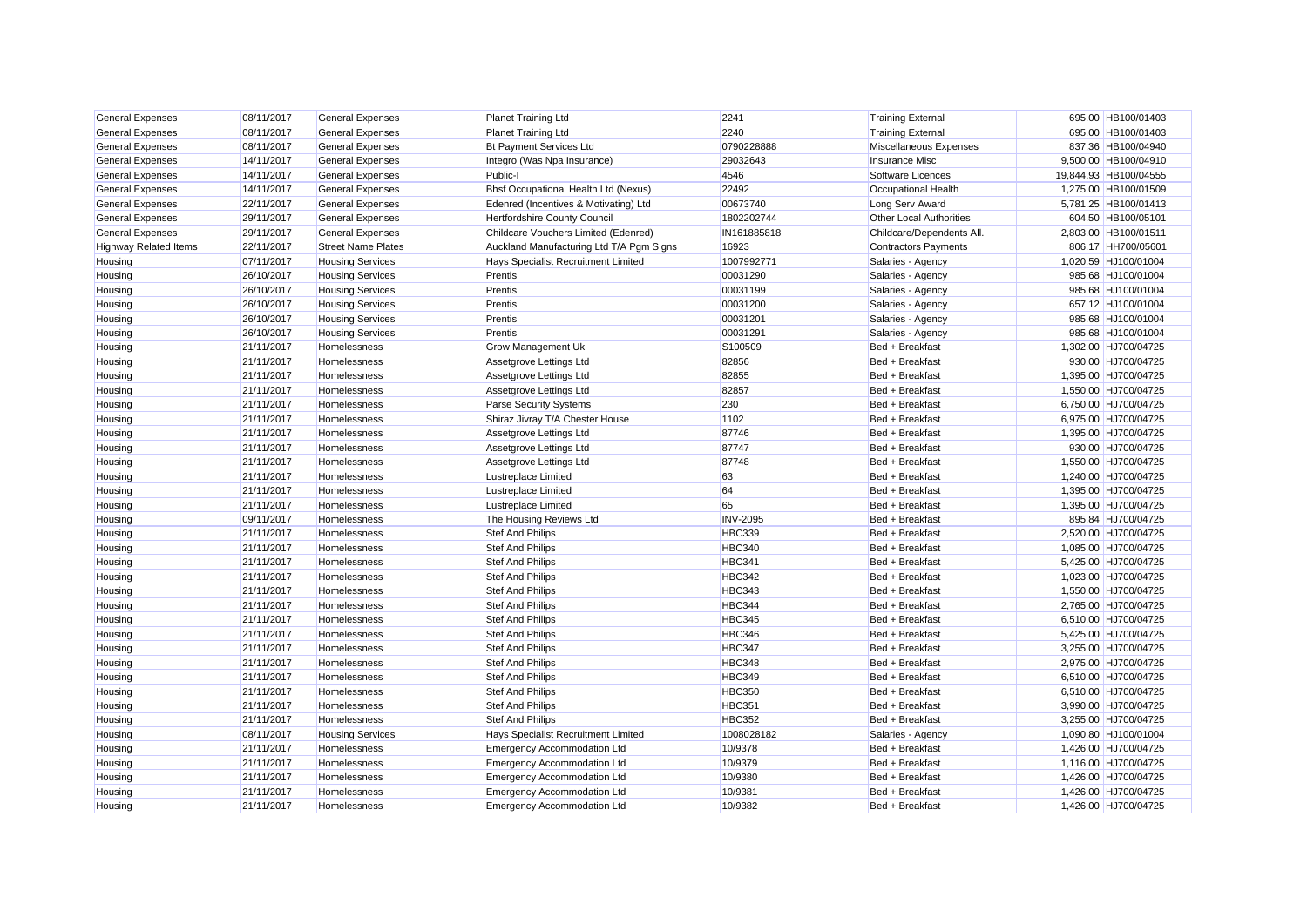| Housing                          | 21/11/2017 | Homelessness                        | <b>Emergency Accommodation Ltd</b>          | 10/9383         | Bed + Breakfast                | 1,426.00 HJ700/04725  |
|----------------------------------|------------|-------------------------------------|---------------------------------------------|-----------------|--------------------------------|-----------------------|
| Housing                          | 21/11/2017 | Homelessness                        | <b>Emergency Accommodation Ltd</b>          | 10/9408         | Bed + Breakfast                | 1,705.00 HJ700/04725  |
| Housing                          | 08/11/2017 | <b>Housing Services</b>             | Prentis                                     | 00031474        | Salaries - Agency              | 939.42 HJ100/01004    |
| Housing                          | 08/11/2017 | <b>Housing Services</b>             | Prentis                                     | 00031382        | Salaries - Agency              | 773.49 HJ100/01004    |
| Housing                          | 08/11/2017 | <b>Housing Services</b>             | Prentis                                     | 00031472        | Salaries - Agency              | 561.29 HJ100/01004    |
| Housing                          | 08/11/2017 | <b>Housing Services</b>             | Prentis                                     | 00031383        | Salaries - Agency              | 985.68 HJ100/01004    |
| Housing                          | 08/11/2017 | <b>Housing Services</b>             | Prentis                                     | 00031473        | Salaries - Agency              | 985.68 HJ100/01004    |
| Housing                          | 21/11/2017 | Homelessness                        | Uk Room (London) Ltd                        | OCT001_HERTS_20 | Bed + Breakfast                | 12,703.50 HJ700/04725 |
| Housing                          | 29/11/2017 | Homelessness                        | Uk Room (London) Ltd                        | OCT002_HERTS_20 | Bed + Breakfast                | 30,040.00 HJ700/04725 |
| Housing                          | 14/11/2017 | <b>Housing Services</b>             | Hays Specialist Recruitment Limited         | 1008045797      | Salaries - Agency              | 1,043.46 HJ100/01004  |
| Housing                          | 21/11/2017 | Homelessness                        | Altwood Housing                             | 3035/1          | Bed + Breakfast                | 1,116.00 HJ700/04725  |
| Housing                          | 21/11/2017 | Homelessness                        | Altwood Housing                             | 3035/2          | Bed + Breakfast                | 930.00 HJ700/04725    |
| Housing                          | 16/11/2017 | <b>Housing Services</b>             | Prentis                                     | 00031559        | Salaries - Agency              | 884.16 HJ100/01004    |
| Housing                          | 16/11/2017 | <b>Housing Services</b>             | Prentis                                     | 00031558        | Salaries - Agency              | 958.30 HJ100/01004    |
| Housing                          | 24/11/2017 | <b>Housing Services</b>             | Prentis                                     | 00031640        | Salaries - Agency              | 918.70 HJ100/01004    |
| Housing                          | 24/11/2017 | <b>Housing Services</b>             | Prentis                                     | 00031639        | Salaries - Agency              | 684.50 HJ100/01004    |
| Housing                          | 24/11/2017 | <b>Housing Services</b>             | Hays Specialist Recruitment Limited         | 1008091350      | Salaries - Agency              | 1,077.62 HJ100/01004  |
| <b>Human Resources</b>           | 01/11/2017 | <b>Human Resources</b>              | Hertfordshire County Council                | 1802184730      | Salaries - Agency              | 7,254.00 HN500/01001  |
| <b>Human Resources</b>           | 16/11/2017 | Health + Safety                     | St Johns Ambulance Supplies                 | 1700183832      | <b>Training External</b>       | 2,400.00 HE820/01403  |
| <b>Human Resources</b>           | 23/11/2017 | <b>Human Resources</b>              | Sharpe Pritchard Llp                        | RAS/9004.19     | Legal Fees - External          | 634.00 HN500/04415    |
| <b>Information Services Unit</b> | 26/10/2017 | <b>Information Digital Services</b> | Xq Digital Resilience Ltd                   | 31 001/1        | Internet + It Security         | 4,972.50 HN200/04538  |
| <b>Information Services Unit</b> | 31/10/2017 | <b>Information Digital Services</b> | Caretower                                   | 156152          | Internet + It Security         | 5,250.00 HN200/04538  |
| <b>Information Services Unit</b> | 01/11/2017 | <b>Information Digital Services</b> | Hertfordshire County Council                | 1802185015      | <b>Consultants Fees</b>        | 15,000.00 HN200/05600 |
| <b>Information Services Unit</b> | 07/11/2017 | <b>Information Digital Services</b> | Caretower                                   | 157260          | Internet + It Security         | 2,150.00 HN200/04538  |
| <b>Information Services Unit</b> | 28/11/2017 | <b>Information Digital Services</b> | Satisnet                                    | 13288           | Internet + It Security         | 1,042.50 HN200/04538  |
| Local Land Charges               | 02/11/2017 | <b>Land Charges</b>                 | Hertfordshire County Council                | 1802175634      | <b>Hcc Searches</b>            | 1,624.00 HC100/04624  |
| Parking                          | 25/10/2017 | <b>Parking Services</b>             | <b>Expert Property Group</b>                | 61494           | <b>General Repairs</b>         | 6,570.00 HH800/02009  |
| Parking                          | 26/10/2017 | <b>Parking Services</b>             | <b>Basteels &amp; Sons</b>                  | 4134            | Printing                       | 1.035.00 HH800/04311  |
| Parking                          | 08/11/2017 | <b>Parking Services</b>             | Liberty Services (Ar & Rf Reddin) Limited   | 6128018885      | Printing                       | 2,464.00 HH800/04311  |
| Parking                          | 08/11/2017 | <b>Parking Services</b>             | Hall & Kay Fire Engineering (Sfs Fire Serv) | 138997          | <b>General Repairs</b>         | 773.10 HH800/02009    |
| Parking                          | 08/11/2017 | <b>Parking Services</b>             | Liberty Services (Ar & Rf Reddin) Limited   | 6128018884      | <b>Contractors Payments</b>    | 1,552.00 HH800/05601  |
| Parking                          | 09/11/2017 | <b>Parking Services</b>             | Jgp Resourcing Ltd                          | <b>INV-9999</b> | <b>Recruitment Advertising</b> | 1,590.00 HH800/01501  |
| Parking                          | 14/11/2017 | <b>Parking Services</b>             | <b>Tony Simmons Services</b>                | TS-617-442017   | Repairs + Renewals             | 1,000.00 HH800/04002  |
| Parking                          | 14/11/2017 | <b>Trdc Parking Project</b>         | Ccs Media Ltd                               | 2962813         | Equip + Furn Funded By Rev     | 4,074.60 HH820/04001  |
| Parking                          | 16/11/2017 | <b>Parking Services</b>             | Maybo Limited                               | 25716           | <b>Training External</b>       | 1,980.00 HH800/01403  |
| Parking                          | 16/11/2017 | <b>Parking Services</b>             | Maybo Limited                               | 25802           | <b>Training External</b>       | 990.00 HH800/01403    |
| Parking                          | 22/11/2017 | <b>Parking Services</b>             | <b>Bdi Securities Uk Ltd</b>                | 24134           | <b>Security Services</b>       | 2,261.91 HH800/04440  |
| Parking                          | 22/11/2017 | <b>Parking Services</b>             | <b>Bdi Securities Uk Ltd</b>                | 24195           | <b>Security Services</b>       | 2,034.20 HH800/04440  |
| Parking                          | 22/11/2017 | <b>Parking Services</b>             | Hall & Kay Fire Engineering (Sfs Fire Serv) | 139823          | <b>General Repairs</b>         | 540.50 HH800/02009    |
| Parking                          | 23/11/2017 | Cpz Design + Implementation         | Royal Mail                                  | 9055562537      | Postage - Canvass              | 690.69 HH810/04502    |
| Parking                          | 24/11/2017 | <b>Parking Services</b>             | <b>Three Counties Lining</b>                | 5210            | Repairs + Renewals             | 1,055.40 HH800/04002  |
| Parking                          | 24/11/2017 | <b>Parking Services</b>             | <b>Three Counties Lining</b>                | 5211            | Repairs + Renewals             | 1,165.05 HH800/04002  |
| Parking                          | 24/11/2017 | <b>Parking Services</b>             | <b>Three Counties Lining</b>                | 5212            | Repairs + Renewals             | 1,131.00 HH800/04002  |
| Parking                          | 29/11/2017 | <b>Parking Services</b>             | <b>Tony Simmons Services</b>                | TS-618-472017   | Repairs + Renewals             | 620.00 HH800/04002    |
| Parks And Amenities Manager      | 01/11/2017 | Allotments                          | Gristwood And Toms Limited                  | 35667           | <b>Contractors Payments</b>    | 1,170.00 HD350/05601  |
| Parks And Amenities Manager      | 01/11/2017 | Arboricultural Work-P/Bar           | Gristwood And Toms Limited                  | 35668           | <b>Contractors Payments</b>    | 7,400.00 HD391/05601  |
| Parks And Amenities Manager      | 01/11/2017 | Arboricultural Work-B/Wood          | Gristwood And Toms Limited                  | 35771           | <b>Contractors Payments</b>    | 676.00 HD390/05601    |
| Parks And Amenities Manager      | 01/11/2017 | <b>Contract Cleaning</b>            | Danfo Uk Ltd                                | 0000003836      | <b>Contractors Payments</b>    | 4,570.05 HD380/05601  |
| Parks And Amenities Manager      | 01/11/2017 | <b>Contract Cleaning</b>            | Danfo Uk Ltd                                | 0000003837      | <b>Contractors Payments</b>    | 4.570.05 HD380/05601  |
|                                  |            |                                     |                                             |                 |                                |                       |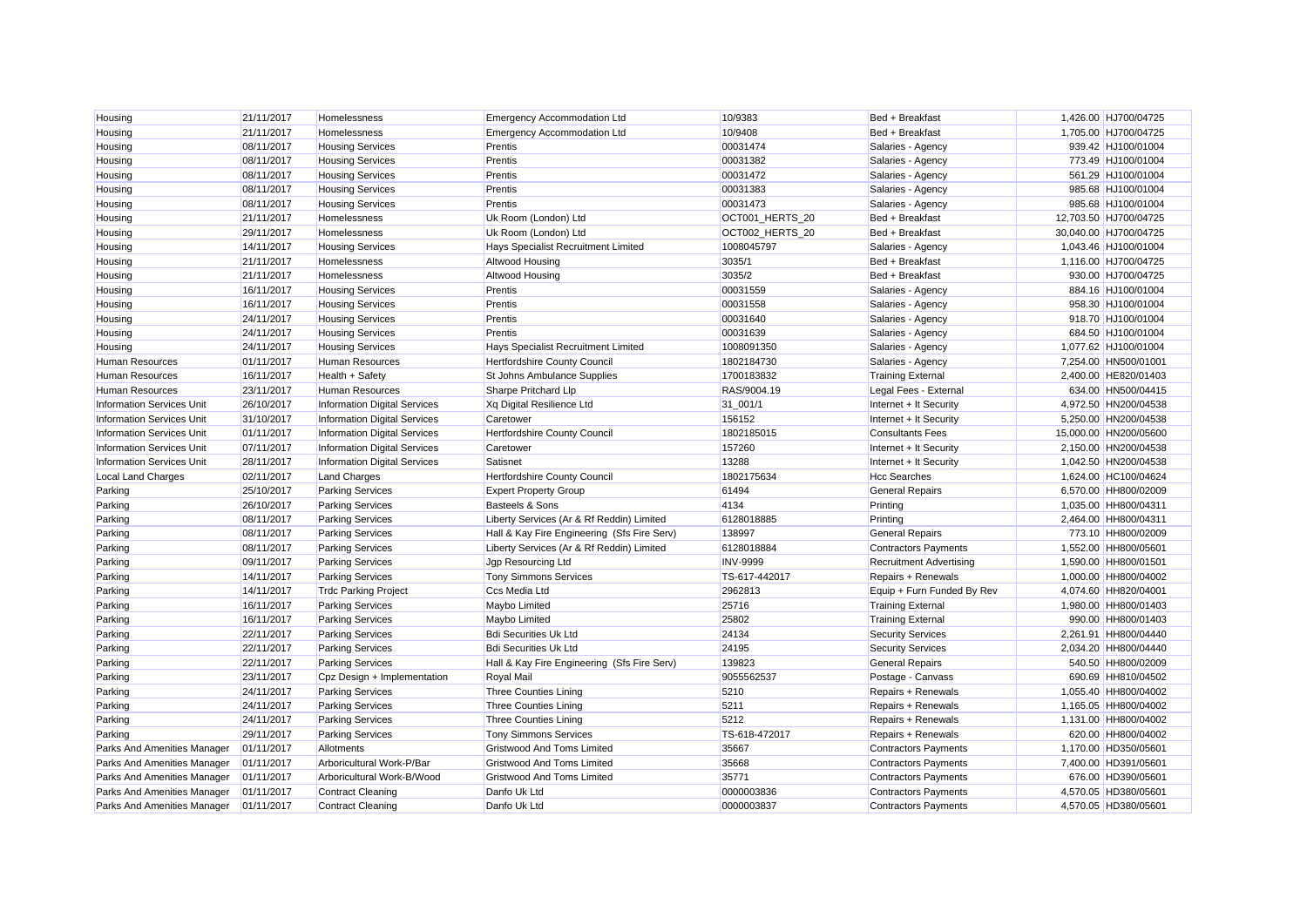| Parks And Amenities Manager | 08/11/2017 | Arboricultural Work-B/Wood      | <b>Gristwood And Toms Limited</b>             | 35665           | <b>Contractors Payments</b>      | 1,112.50 HD390/05601   |                    |
|-----------------------------|------------|---------------------------------|-----------------------------------------------|-----------------|----------------------------------|------------------------|--------------------|
| Parks And Amenities Manager | 08/11/2017 | Grounds Maintenance             | Ra Information Systems                        | 0019/12923      | Software Licences                | 5,630.00 HD370/04555   |                    |
| Parks And Amenities Manager | 08/11/2017 | <b>Aboricultural Surveys</b>    | Hertfordshire County Council                  | 1802201333      | <b>Contractors Payments</b>      | 7,820.60 HD396/05601   |                    |
| Parks And Amenities Manager | 09/11/2017 | Allum Ln Cemetery+Closed Gnd    | John O'Conner Grounds Maintenance             | 58042           | <b>Grave Digging</b>             |                        | 879.00 HE101/04441 |
| Parks And Amenities Manager | 14/11/2017 | Allum Ln Cemetery+Closed Gnd    | Castle Water Limited                          | TW8631659024/1  | <b>Water Rates</b>               |                        | 945.67 HE101/02104 |
| Parks And Amenities Manager | 14/11/2017 | Parks                           | Castle Water Limited                          | TW708906710/1   | <b>Water Rates</b>               | 1,529.38 HD300/02104   |                    |
| Parks And Amenities Manager | 14/11/2017 | Arboricultural Work-Bushey      | <b>Gristwood And Toms Limited</b>             | 35666           | <b>Contractors Payments</b>      | 2,605.00 HD392/05601   |                    |
| Parks And Amenities Manager | 14/11/2017 | Allotments                      | <b>Gristwood And Toms Limited</b>             | 35770           | <b>Contractors Payments</b>      | 1,640.00 HD350/05601   |                    |
| Parks And Amenities Manager | 22/11/2017 | Allum Ln Cemetery+Closed Gnd    | John O'Conner Grounds Maintenance             | 57921           | <b>Gm Contract Payments</b>      | 5,779.85 HE101/05605   |                    |
| Parks And Amenities Manager | 22/11/2017 | Bushey/Radlett Ground Maint.    | John O'Conner Grounds Maintenance             | 57921           | <b>Gm Contract Payments</b>      | 15,581.07 HD371/05605  |                    |
| Parks And Amenities Manager | 22/11/2017 | Bwood/Elstree/Shenley Gnd Mnt   | John O'Conner Grounds Maintenance             | 57921           | <b>Gm Contract Payments</b>      | 27,508.23 HD372/05605  |                    |
| Parks And Amenities Manager | 22/11/2017 | <b>Parks Cleansing</b>          | John O'Conner Grounds Maintenance             | 57921           | <b>Gm Contract Payments</b>      | 6,755.94 HD302/05605   |                    |
| Parks And Amenities Manager | 22/11/2017 | Pbar/Sth Mimms/Ridge Gnd Mnt    | John O'Conner Grounds Maintenance             | 57921           | <b>Gm Contract Payments</b>      | 15,027.99 HD373/05605  |                    |
| Parks And Amenities Manager | 24/11/2017 | Allum Ln Cemetery+Closed Gnd    | John O'Conner Grounds Maintenance             | 58158           | <b>Contractors Payments</b>      | 1.478.40 HE101/05601   |                    |
| Parks And Amenities Manager | 24/11/2017 | Allum Ln Cemetery+Closed Gnd    | John O'Conner Grounds Maintenance             | 58159           | <b>Contractors Payments</b>      | 1,478.40 HE101/05601   |                    |
| Parks And Amenities Manager | 24/11/2017 | Allum Ln Cemetery+Closed Gnd    | John O'Conner Grounds Maintenance             | 58163           | <b>Contractors Payments</b>      | 1,398.68 HE101/05601   |                    |
| Parks And Amenities Manager | 24/11/2017 | Allum Ln Cemetery+Closed Gnd    | John O'Conner Grounds Maintenance             | 58165           | <b>Contractors Payments</b>      | 1,407.44 HE101/05601   |                    |
| Parks And Amenities Manager | 24/11/2017 | Allum Ln Cemetery+Closed Gnd    | John O'Conner Grounds Maintenance             | 58167           | <b>Contractors Payments</b>      | 1,868.24 HE101/05601   |                    |
| Parks And Amenities Manager | 29/11/2017 | Parks                           | J & S O'Connell                               | JS1542          | <b>General Repairs</b>           | 3,930.00 HD300/02009   |                    |
| Parks And Amenities Manager | 29/11/2017 | Parks                           | D Honour & Son (Landscape) Ltd                | 7265            | <b>General Repairs</b>           | 1,154.88 HD300/02009   |                    |
| <b>Planning Policy</b>      | 31/10/2017 | Planning Improvement Project    | Anne Jagger                                   | 18539           | Salaries - Agency                |                        | 835.50 HG300/01004 |
| <b>Planning Policy</b>      | 31/10/2017 | <b>Planning Policy</b>          | Idox Software Ltd                             | 7018307         | <b>Planning Computer Systems</b> | 6,000.00 HG300/04514   |                    |
| <b>Planning Policy</b>      | 07/11/2017 | Local Development Scheme        | Nomad Graphique                               | <b>NOM 7699</b> | <b>Consultants Fees</b>          | 1,175.00 HG310/05600   |                    |
| <b>Planning Policy</b>      | 07/11/2017 | Planning Improvement Project    | Anne Jagger                                   | 18553           | Salaries - Agency                |                        | 973.08 HG300/01004 |
| <b>Planning Policy</b>      | 08/11/2017 | Local Development Scheme        | <b>Arc Theatre</b>                            | SI-3160         | <b>Consultants Fees</b>          | 1,500.00 HG310/05600   |                    |
| <b>Planning Policy</b>      | 15/11/2017 | <b>Planning Policy</b>          | The Oyster Partnership Ltd                    | 1021098         | Salaries - Agency                |                        | 739.80 HG300/01004 |
| <b>Planning Policy</b>      | 22/11/2017 | <b>Planning Policy</b>          | <b>Idox Software Ltd</b>                      | 7018243         | <b>Planning Computer Systems</b> | 1,900.00 HG300/04514   |                    |
| <b>Planning Policy</b>      | 22/11/2017 | <b>Local Development Scheme</b> | Nomad Graphique                               | <b>NOM 7671</b> | <b>Consultants Fees</b>          |                        | 540.00 HG310/05600 |
| <b>Planning Policy</b>      | 22/11/2017 | Planning Improvement Project    | Anne Jagger                                   | 18592           | Salaries - Agency                |                        | 676.02 HG300/01004 |
| <b>Planning Policy</b>      | 23/11/2017 | <b>Planning Policy</b>          | Sharpe Pritchard Llp                          | RAS/9004.19     | Legal Fees - External            | 1,266.00 HG300/04415   |                    |
| <b>Planning Policy</b>      | 29/11/2017 | Planning Improvement Project    | Anne Jagger                                   | 18611           | Salaries - Agency                |                        | 752.52 HG300/01004 |
| <b>Print Services</b>       | 01/11/2017 | Design + Print Services         | Canon Uk Ltd                                  | 401935668       | Photocopying                     | 1,523.82 HN900/04302   |                    |
| <b>Print Services</b>       | 07/11/2017 | Design + Print Services         | Df One Design                                 | <b>HBC070</b>   | <b>Contractors Payments</b>      | 1,981.00 HN900/05601   |                    |
| <b>Print Services</b>       | 15/11/2017 | Design + Print Services         | <b>Pitney Bowes Ltd</b>                       | 73110007        | <b>Postal Franking</b>           | 4,909.06 HN900/04506   |                    |
| <b>Print Services</b>       | 22/11/2017 | Design + Print Services         | Elle Media Group Ltd                          | 11976           | <b>Contractors Payments</b>      | 3,780.00 HN900/05601   |                    |
| <b>Print Services</b>       | 29/11/2017 | Design + Print Services         | Hill & Garwood Printing Ltd                   | 135753          | <b>Contractors Payments</b>      | 1,167.00 HN900/05601   |                    |
| Revenues                    | 25/10/2017 | Revenues                        | Badenoch & Clark                              | DV2905/00       | Salaries - Agency                |                        | 822.40 HN160/01004 |
| Revenues                    | 01/11/2017 | Revenues                        | Badenoch & Clark                              | DW8429/00       | Salaries - Agency                |                        | 713.18 HN160/01004 |
| Revenues                    | 02/11/2017 | <b>Council Tax</b>              | Hm Courts And Tribunal Service(Accounts Only) | 258568          | <b>Court Costs</b>               |                        | 948.00 HB610/04418 |
| Revenues                    | 14/11/2017 | Revenues                        | Badenoch & Clark                              | DY8053/00       | Salaries - Agency                |                        | 918.78 HN160/01004 |
| Revenues                    | 15/11/2017 | Revenues                        | Badenoch & Clark                              | EA2036/00       | Salaries - Agency                |                        | 854.53 HN160/01004 |
| Revenues                    | 22/11/2017 | Revenues                        | <b>Civica Uk Limited</b>                      | M/RB047419      | Equip + Furn Funded By Rev       |                        | 983.61 HN160/04001 |
| Revenues                    | 24/11/2017 | Revenues                        | Badenoch & Clark                              | ED1516/00       | Salaries - Agency                |                        | 713.18 HN160/01004 |
| S106 Allotments             | 22/11/2017 | S106 Rdlt Fre Stn 12/1194       | Aldenham Parish Council                       | TP/12/1194 S106 | <b>Impairment Losses</b>         | 11,058.10 HW181L/08200 |                    |
| Sports & Cultural Services  | 01/11/2017 | <b>Museums</b>                  | Mr M Rollins                                  | <b>EMB1706</b>  | <b>Contractors Payments</b>      | 1,588.65 HD120/05601   |                    |
| Sports & Cultural Services  | 14/11/2017 | Sports + Youth Development      | Mums Of Steel                                 | 14.11.17        | <b>Training External</b>         | 1,794.00 HD256/01403   |                    |
| Sports & Cultural Services  | 23/11/2017 | Sports + Youth Development      | Allum Lane Community Centre                   | 5650            | <b>Premises Hire</b>             |                        | 525.00 HD256/02201 |
| <b>Waste Collection</b>     | 07/11/2017 | <b>Cleansing Services</b>       | <b>Cts Recruitment</b>                        | 00324285        | Salaries - Agency                |                        | 995.68 HE900/01004 |
| <b>Waste Collection</b>     | 07/11/2017 | Household Waste Collection      | <b>Cts Recruitment</b>                        | 00324285        | Salaries - Agency                | 1.096.30 HF100/01004   |                    |
|                             |            |                                 |                                               |                 |                                  |                        |                    |